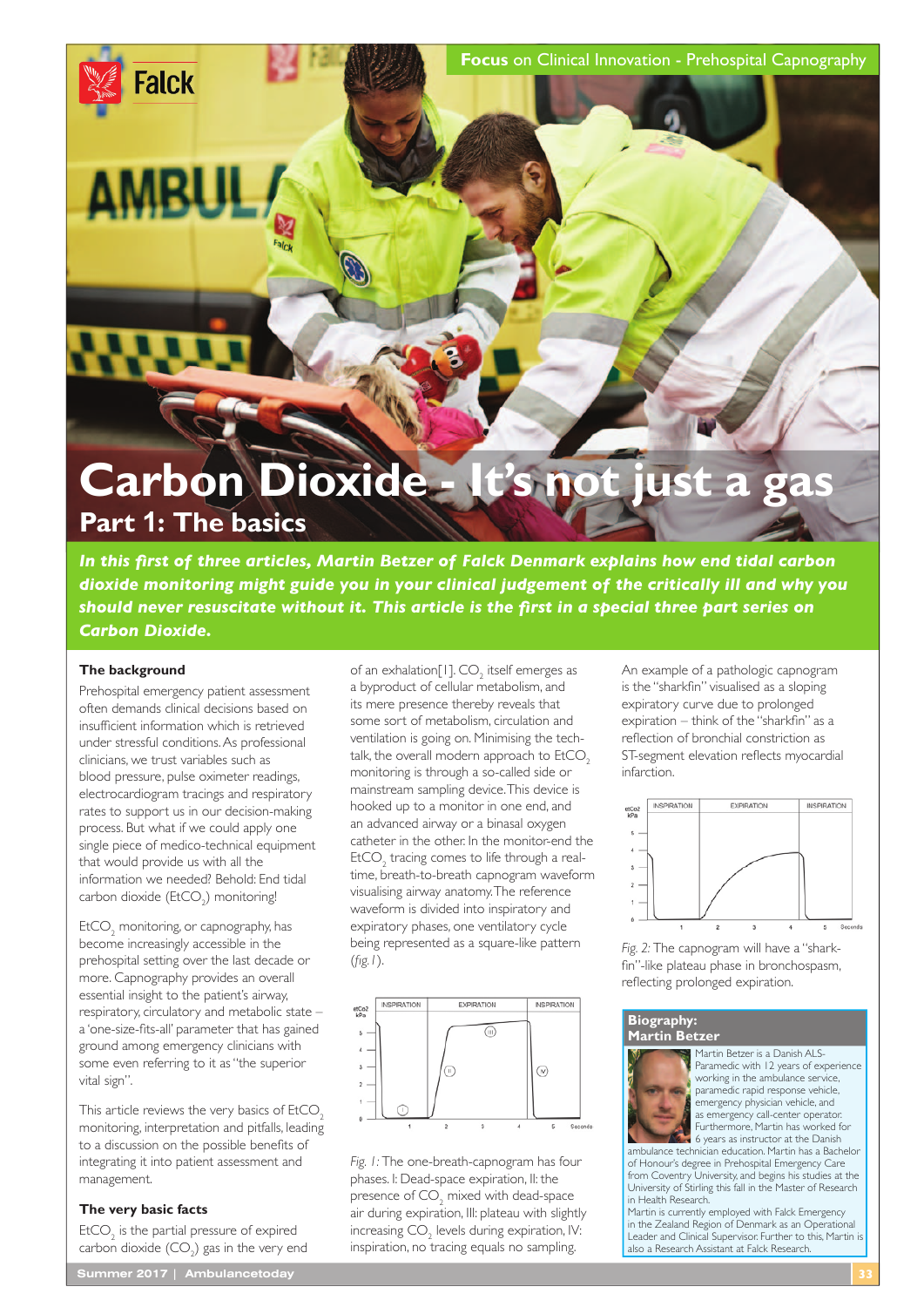



The capnogram is in many ways like the ECG or the pulse oximeter curve. You will need a well-shaped waveform to confrm the  $\mathsf{EtCO}_2^{}$  value, which is measured through the monitor's built-in capnometer. The  $E$ t $CO_2$  value is displayed numerically – measured in either kilopascal (kPa), millimetres of mercury (mmHg) or percent (%) with reference intervals within the range of 4.0-5.7 kPa/35-45mmHg or 5-6% [1]. Values below or above reference are indicative of hypo- or hypercapnia – too little or too much  $CO_{2}$ .

The common method of obtaining parts of the information provided by capnography is by invasive arterial blood gas analysis (ABG). Among other relevant things, ABG measures the partial pressure of  $\mathsf{CO}_2^{\vphantom{\dagger}}$  in arterial blood  $(\text{PaCO}_2)$ . ABG is a painful, expensive, invasive, time-consuming expert procedure generally only used in-hospital, which solely provides a snapshot of the acid-base balance. Capnography on the other hand, is not painful, relatively cheap, non-invasive, fast, reliable and continuous. But the downside of this apparent wonder-parameter is the interpretation. And this is where your many years of clinical experience kick in!

## **The interpretation**

This is by all means the tricky part. You should possess advanced theoretical background in respiratory physiology in order to recognise the conditions where PaCO<sub>2</sub> might not correlate with the end tidal measured equivalent. Remember, that capnography measures the partial pressure of  $\mathsf{CO}_2$  in expiratory gas, whereas ABG measures the partial pressure of  $\mathrm{CO}_2^+$  in arterial blood. Interpreting the  $\mathsf{EtCO}_2$  value, you thereby have to turn your mind around and differentiate between the two different sampling points. Furthermore, multiple factors affect the  $\mathsf{EtCO}_{2}$  readings.

The  $\mathsf{EtCO}_2$  level itself, and the relationship between  $\text{PaCO}_2^2$  and  $\text{EtCO}_2^2$  might be affected signifcantly by the patient's ventilatory, hemodynamic and metabolic state. The literature describes a phenomenon named ventilation/perfusion (V/Q) mismatch [2]. In respiratory physiology, V is for ventilation - the amount of air

reaching the alveoli, Q is for perfusion - the amount of blood reaching that same alveoli through the capillaries. These two variables – ventilation and perfusion - should be evenly matched to obtain an optimal gas exchange. Pulmonary embolism is a classic example of a V/Q mismatch, where alveoli are being fully ventilated but the surrounding capillaries are not being perfused leading to a decrease in gas exchange, decrease in blood pressure and an increase in ventilatory rate all of which equals low  $CO_2$  values and thus, hypocapnia.  $\mathsf{EtCO}_2^{}$  and  $\mathsf{PaCO}_2^{}$  are comparable in the healthy individual but the V/Q mismatch might affect this relationship making comparisons useless. Therefore, you should not apply capnography in order to predict those  $\mathsf{PaCO}_2$  levels you presume your patient might have. You should use it in order to monitor sudden changes in the  $EtCO<sub>2</sub>$  readings or to identify extremely abnormal values – as these are the fndings relevant for interpretation<sup>[3]</sup>.



### **The science**

The critical relationship of  $\mathsf{EtCO}_2$  monitoring and clinical decision-making in the intubated patient is well-described, and capnography is therefore the gold standard for continuous verifcation of endotracheal tube placement and ventilatory monitoring in this cohort [4]. Additionally, capnography is recommended during advanced life support resuscitation [5].

The rationale and benefts from applying  $E$ t $CO<sub>2</sub>$  monitoring in the non-intubated cohort is, however, inadequately documented and guidelines and recommendations for its application are sparse. There is no doubt that the technology itself is functional and credible, as



well as the theory behind using it in a clinical context making sense. But does EtCO<sub>2</sub> monitoring make a difference, compared to regular clinical evaluation and standard vital parameters?

In Falck Emergency, we wanted to answer this question in order to identify categories of spontaneously breathing, non-intubated emergency patients where capnography could be handy in clinical decision-making. In 2016, we therefore conducted a systematic review including studies evaluating the usefulness of capnography in the nonintubated emergency patient [<sup>6</sup>]. In total, we identifed 409 studies through literature search, with 11 being included in our final review.

Six of the studies found that capnography was a meaningful addition to clinical decision making [7-12]. Clinical accuracy in ventilation rate and apnea monitoring was confrmed in three studies [13-15]. Five studies evaluated the benefcial properties of capnography during procedural sedation and they all concluded that hypoventilation and adverse respiratory events were identifed faster with capnography than with standard monitoring alone [7, 8, 10-12]. Three studies concluded that improvements in airway diameter in patients